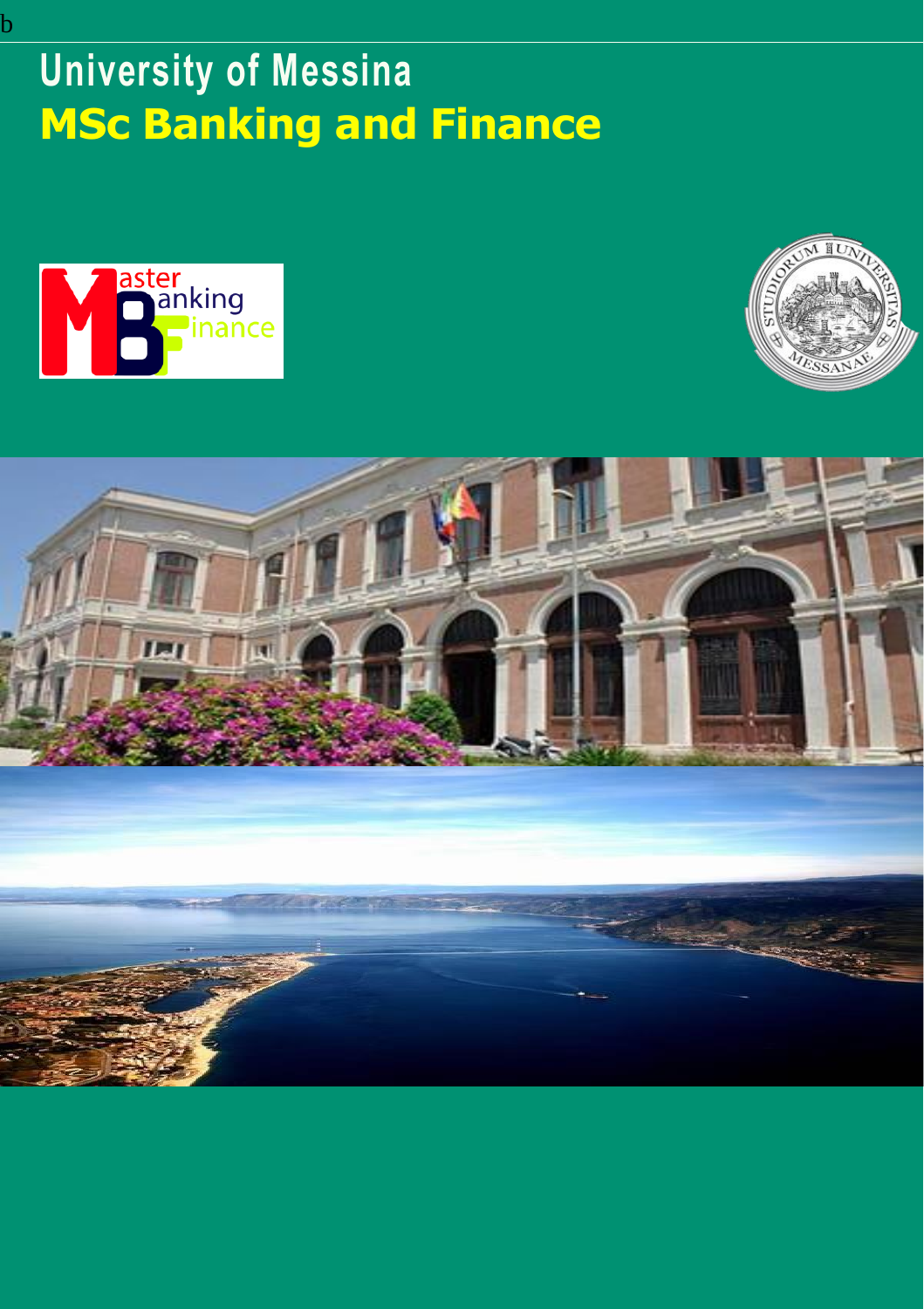

### **Welcome**

Dear Applicant,

It is with great pleasure that we welcome you to the University of Messina and to our MSc in Banking and Finance. This programme has been designed to provide students and professionals with the necessary skills and tools to pursue a career in the financial services industry.

Our academic staff has a large experience in establishing successful postgraduate course both in Italy and abroad. Most of the teachers of the MSc banking and Finance currently teach in prestigious universities such as the Imperial College and the Queen Mary University of London. (UK)

Many graduates of our existing MSc programmes are currently working in the financial services industry in Italy and elsewhere. Our main aim is to provide students with a good balance of theoretical and practical knowledge.

This brochure covers what you need to know about the MSc in Banking and Finance. We look forward to working with you, and hope to see you on board in October.

Prof. Marina Dolfin Director of MSc Banking and Finance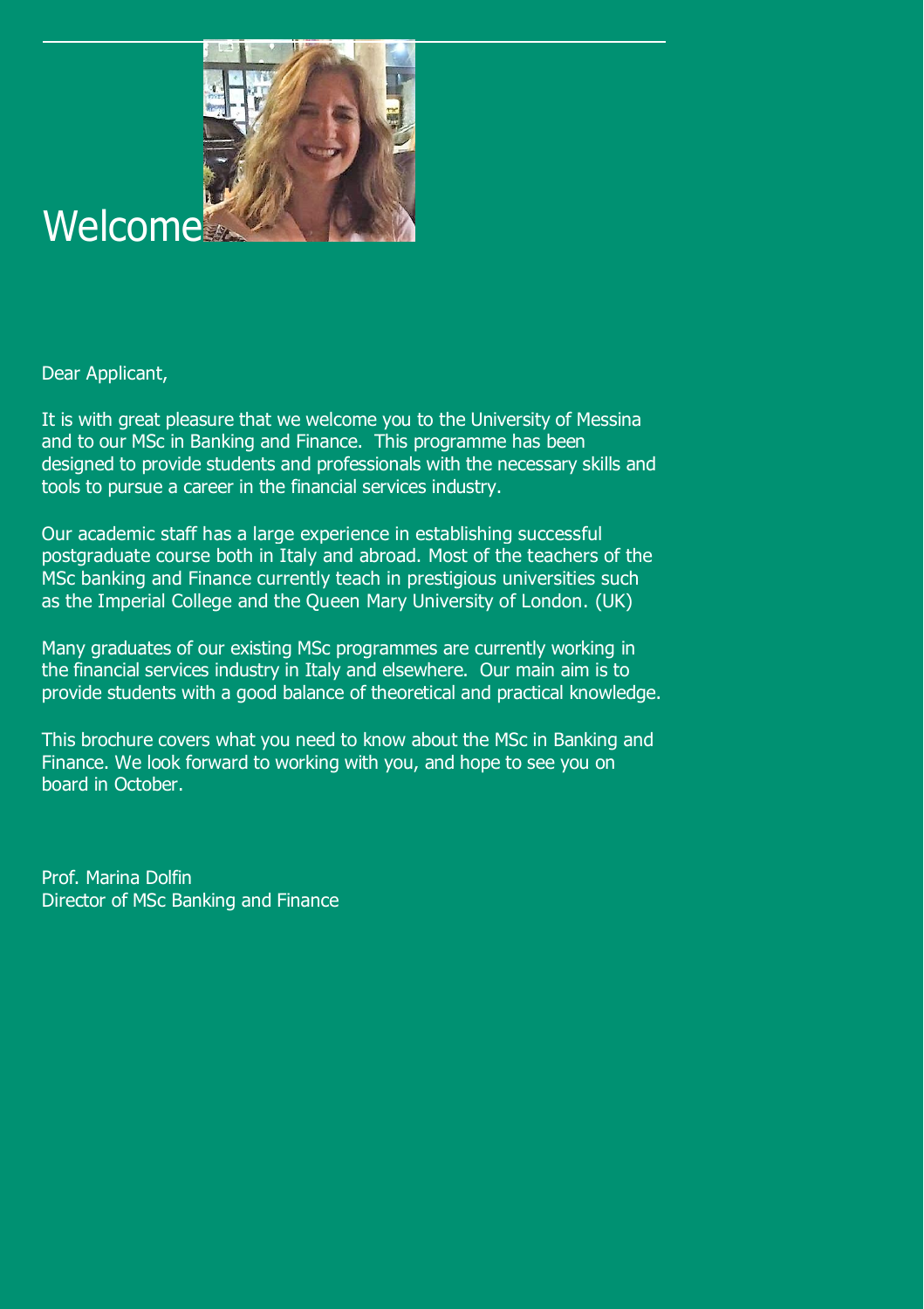### **Contents**

| <b>UNIME</b>                                 | 01        |
|----------------------------------------------|-----------|
| The programme                                | <u>U2</u> |
| The modules ____                             | 05        |
| <b>Dissertation and Internship</b>           | O/        |
| <b>Accomodation and on-line registration</b> |           |

The information given in this brochure is correct at the time of

goingto press. The University of Messina reserves the right to modify or cancel any statement in itand accepts no responsibility for the consequences of any such changes.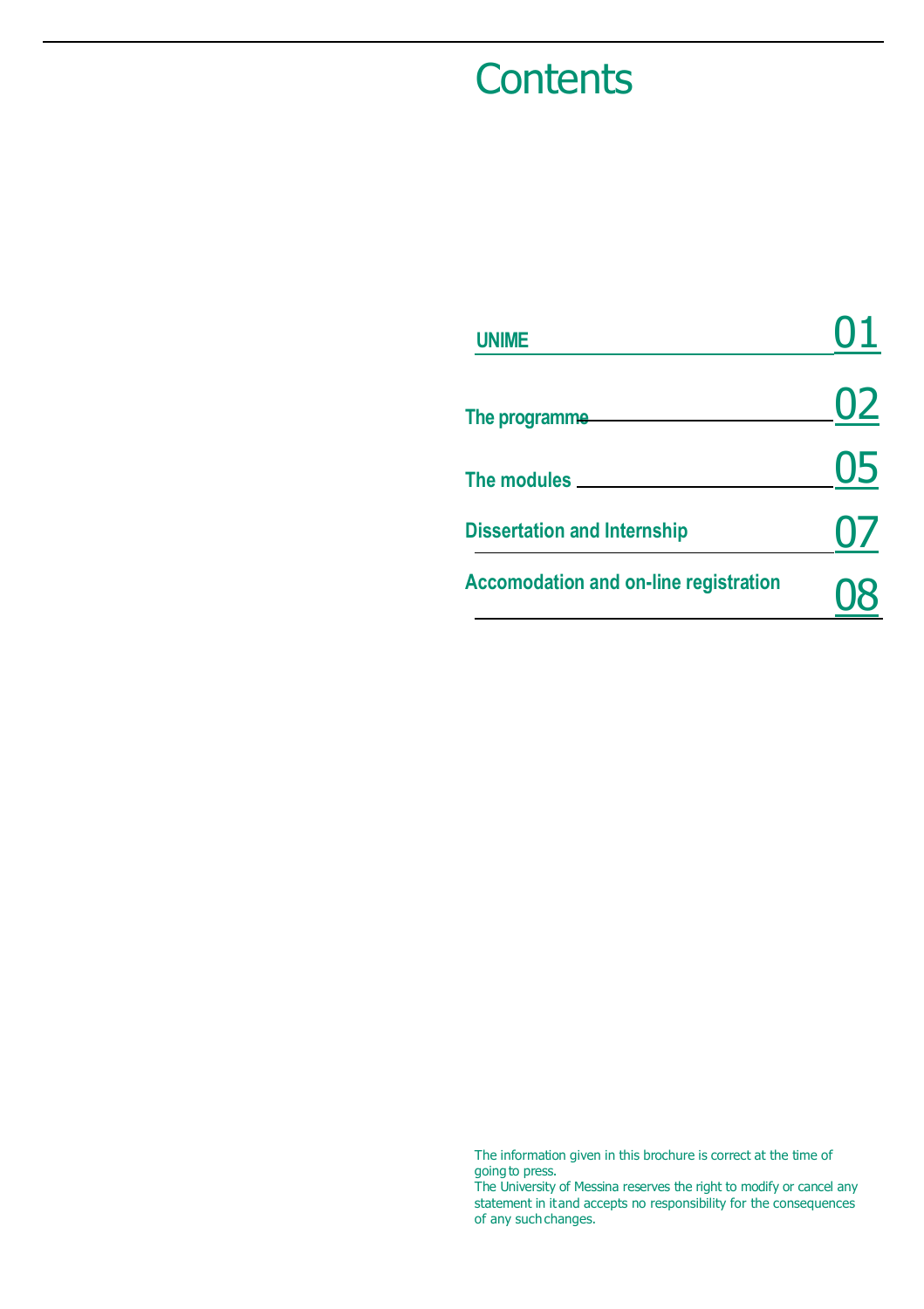# University of Messina

Founded in 1548, it is a University in continuous growth.

In its 12 Departments, UNIME offers courses in the field of life sciences, sciences and technologies, human and social sciences. Many undergraduate and postgraduate courses are available. Enrolled students are about 24,000 and for several years now the University has launched an intense program to promote international exchanges.

UNIME is one of the main reference points for the city of Messina, the 13th city in Italy for dimension, known as the "gate of Sicily". Stretched on the sea, the city and its area (with international heritage sites such as Taormina), offer many attractions, so that Messina is today one of the country's leading cruise ship ports.





#### Service facilities

UNIME students have the opportunity to take city buses and trams at a very special price. Moreover, they can use transport services, which take them to the University campus, for free.

UNIME boasts a full set of modern and fully equipped sport center runs by CUS-UNIME. Sport facilities are offered promoting the spreading of amateur sports. Sports facilities available at the UNIME are among the most advanced in Italy. Students can practice and take courses on all main indoor and outdoor sports. For more information visit [www.sudunime.it](http://www.sudunime.it/)

For VISA and Pernit of Stay students will be assisted by the International Relations Unit foreignstudents@unime.it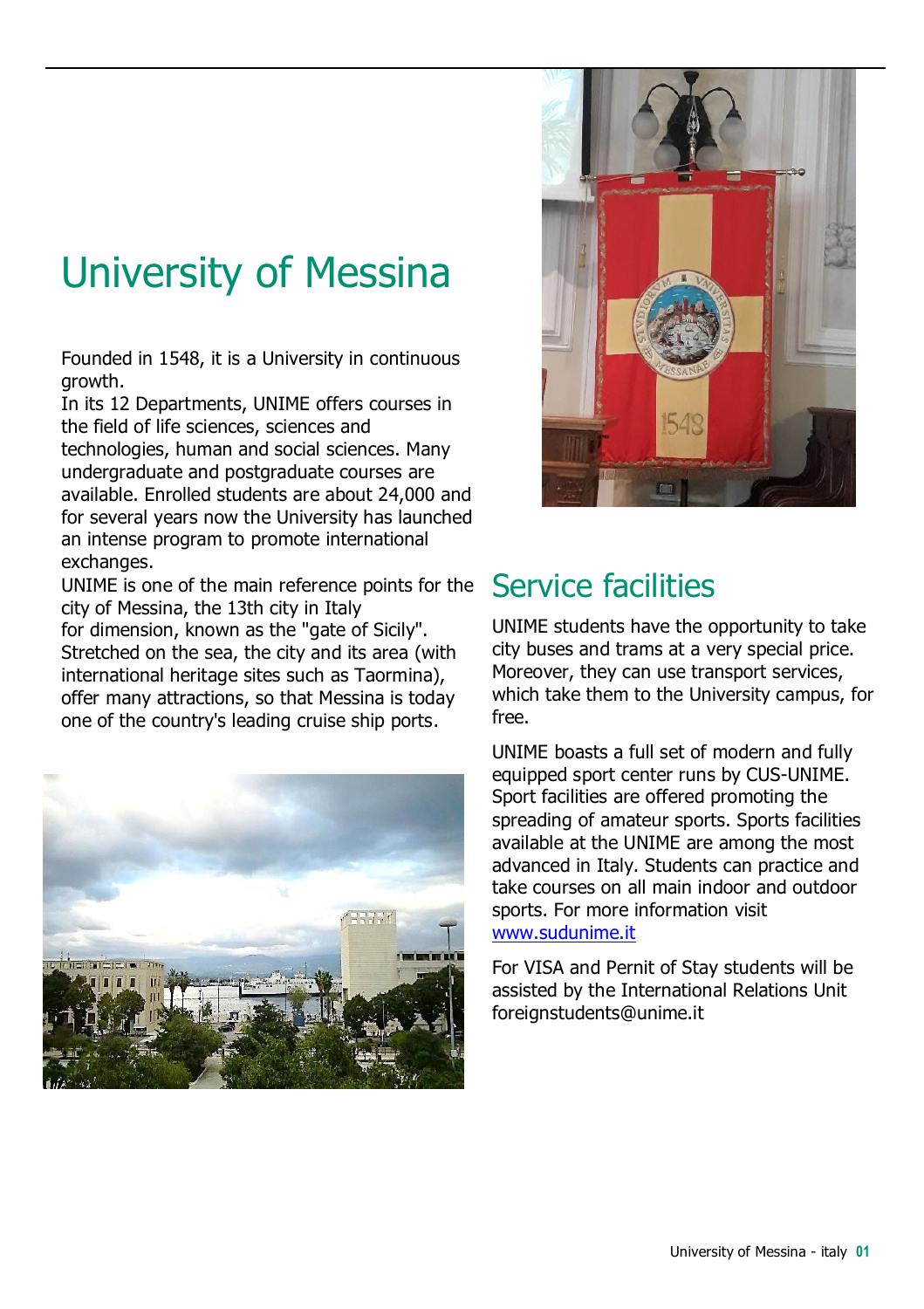## The Programme

#### Programme overview

The MSc in Banking and Finance brings the most recent advancements in both the theoretical and empirical literature and is specifically designed to provide the necessary skills to understand the functioning of the banking and financial systems in the light of the continuous development of the international financial industry. It offers the necessary knowledge to undertake a career in the banking and finance sectors in the role of financial analysts, traders, portfolio and asset managers, commercial banking managers and financial advisors. Moreover, it offers a solid background for those students that wish to continue their post-graduate studies in Italy and abroad. Students learn how to approach financial problems, to test different financial theories, to use softwares (mainly Stata and Matlab), to carry out research and to deal with large datasets.

The programme consists of four taught modules persemester, followed by a 10,000 word dissertation and an internship. More detailed module information follows in this brochure.

### Research strength

The University of Messina combines a very good reputationwith a friendly and informal atmosphere. Full details can be found on

[https://www.unime.it](https://www.unime.it/)

#### Fees

The Master in Banking and Finance is a 1-year Professional Master and costs €2500, payable in 5 installments. There are no scholarships but at the end of the Master the best 10 students get a €500 award.

### Applied learning

The University of Messina has developed and nurturedcollaborations with a number of public and private institutions, providing of opportunities for student placements and research co-operation.

### Postgraduate resources

Students have access to excellent computing facilities, offering an ideal environment in which to practise applied analysis. Standard software packages for data analysis, simulation, and word processing are available, including Stata as well as advanced resources:

Openstack for Cloud infrastructure;

Stack4Things for IoT;

Suite Arduino and STM Nucleo for Embedded Systems;

WebSPN for Performance Evalutation; Ethereum for BlockChain smart contracts; Matlab R2018a with Financial and Financial Derivatives toolboxes and Mathematica for numerical simulations;

Google Optimization Tools for Optimization models;

TensorFlow with Software Library for Machine Learning with tested and optimized modules; Apache Hadoop, Spark, NiFi and correlated for Batch and stream processing.

Wealso provide full subscription access to many well-recognized editors of scientific journas like IEEE, ACM, Springer and Elsevier with the related databases.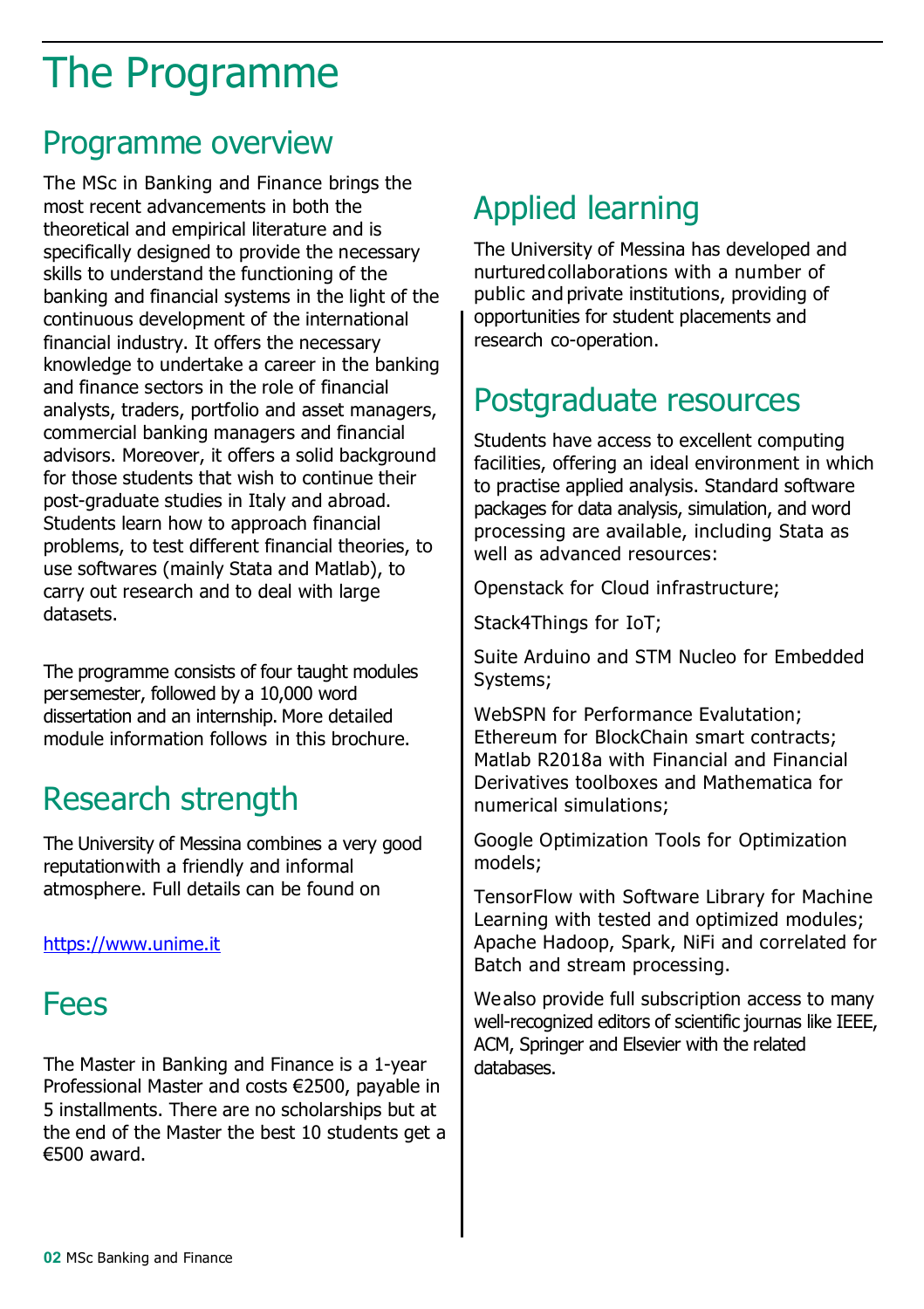### Teaching style

Modules are usually taught in a three hour block format.The first two hours deliver the core theoretical and technical concepts; these are then applied inthe remaining hour.

#### **Dissertation**

Over the summer term, you will write a 5,000 – 7,000 words dissertation under the supervision of a member of the board.

#### Duration

You will be studying over a 12 month period, beginning in October. The courses end in May and the next months are devoted to the thesis dissertation and the internship.

After completing the course, you will have the possibility to access the second year of the M.Sc. course Economics for Banking and Finance of the Department of Economics.

#### Assessment

The grade for each module is assessed through coursework, which counts for 25 to 40 per cent of the final marks, along with a written exam. The 10,000 word Dissertation written over the summer counts as equivalent to four taught modules.

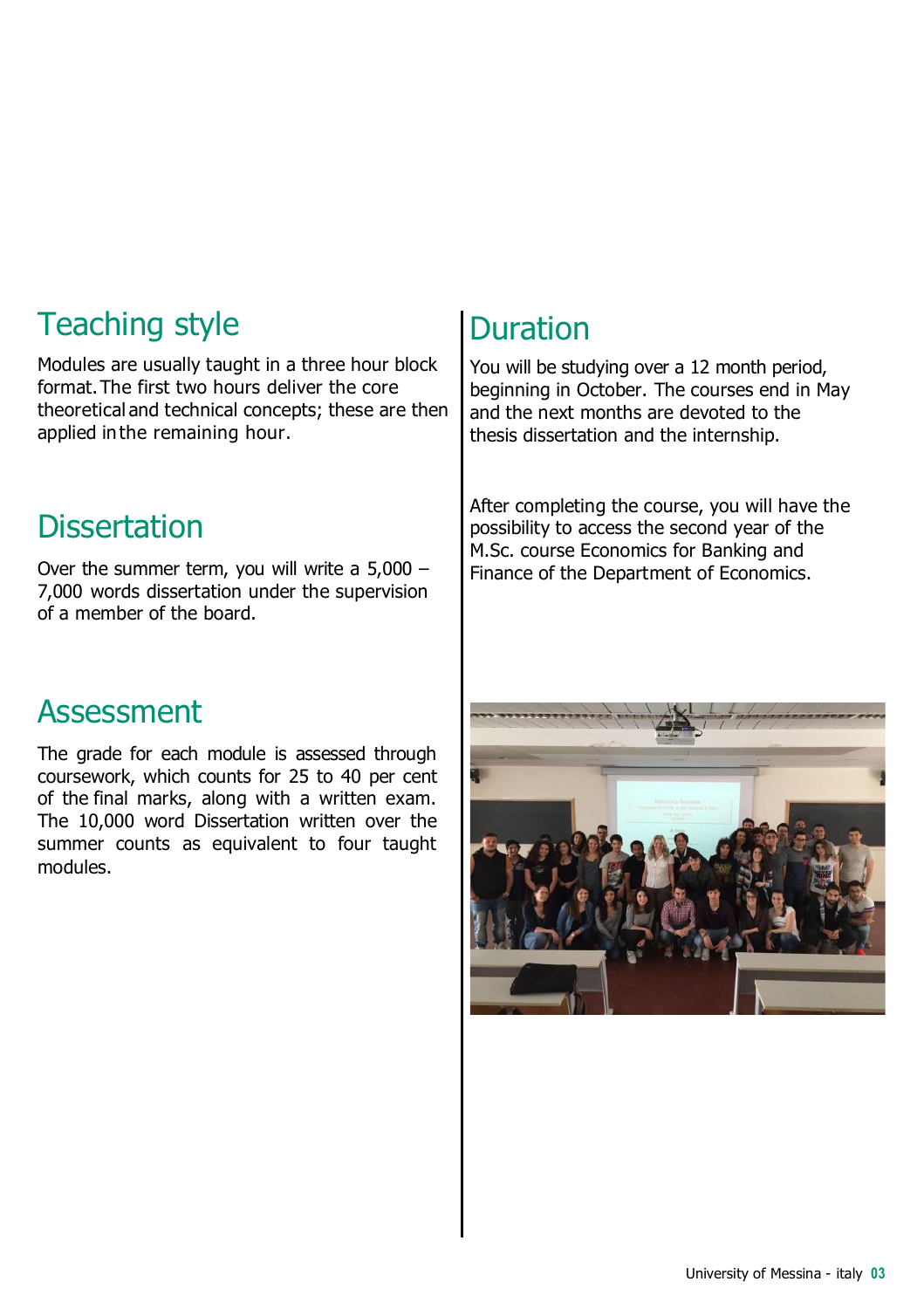## The Programme (cont)



#### **Programme**

| Advanced Mathematics for<br><b>Economics and Finance</b> | <b>Applied Financial</b><br>Econometrics | $5,000 - 7,000$ word<br>dissertation |
|----------------------------------------------------------|------------------------------------------|--------------------------------------|
| <b>Econometrics for</b><br>Finance                       | <b>Banking Regulation</b>                | Internship                           |
| Corporate Finance                                        | Macrofinance                             |                                      |
| Investment<br>Management                                 | Asset & Risk Management                  |                                      |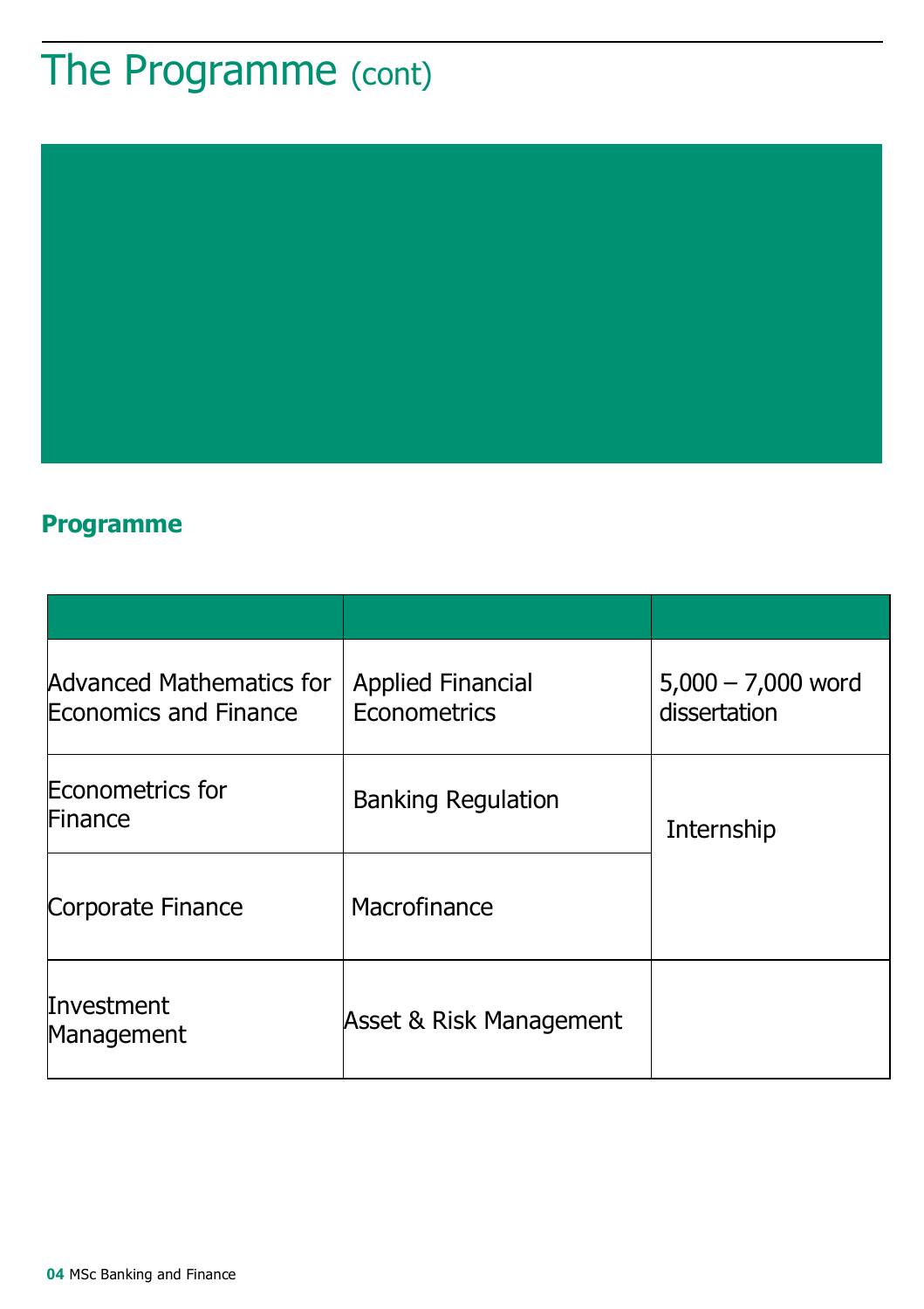## The modules

#### Advanced Mathematics for Economics and Finance

In this module the students firstly have the possibility to refresh the mathematical grounding of mathematics for economics and finance. Then, they are trained on optimization methods applied to the management of financial portfolios and the evaluation of financial derivatives. The module is computationally oriented and students are trained on the use of Matlab for portfolio management, the choice of optimal portfolio, and option pricing.

#### Econometrics for Finance

In this module the students have the possibility to refresh the statistical groundings for economics and finance. Then, the main statistical techniques applied in Finance are introduced and tested. The focus is on the implementation and testing of the hypothesis related to recent financial theories. The most used statistical estimators (OLS, time series, panel data, logit/probit) are studied.

#### Corporate Finance

The course aims to develop an understanding of how firms raise external finance and design their capital structure. In the first lectures we learn how to value assets via the NPV. Then, we assume that the firm's cash flows are exogenous with respect to financial decisions. In this framework we study the Modigliani Miller theorems stating the conditions under which capital structure is irrelevant and we derive the optimal debt/equity mix. The rest of the course addresses the issue of how a firm's financial and governance structure affects its value once information problems between firms' insiders and investors are taken into account. We focus on the incentives of the firm's insiders and study how capital structure impacts the agency relationship with outside investors; we then turn to *outsiders'* incentives, recognizing that investors play an important monitoring role in the firms they fund.



#### Investment Management

The aim of this course is to provide a rigorous training in the modern theory of investment and capital markets and a good understanding of its central concepts. Morespecifically, its purpose is to showhowfirms, individuals and more generally speaking financial markets take decisions about optimal investment. Studentswill mainlystudy Investments: theoptimal decision making process of individuals orfirms in choosing optimal portfolios of securities.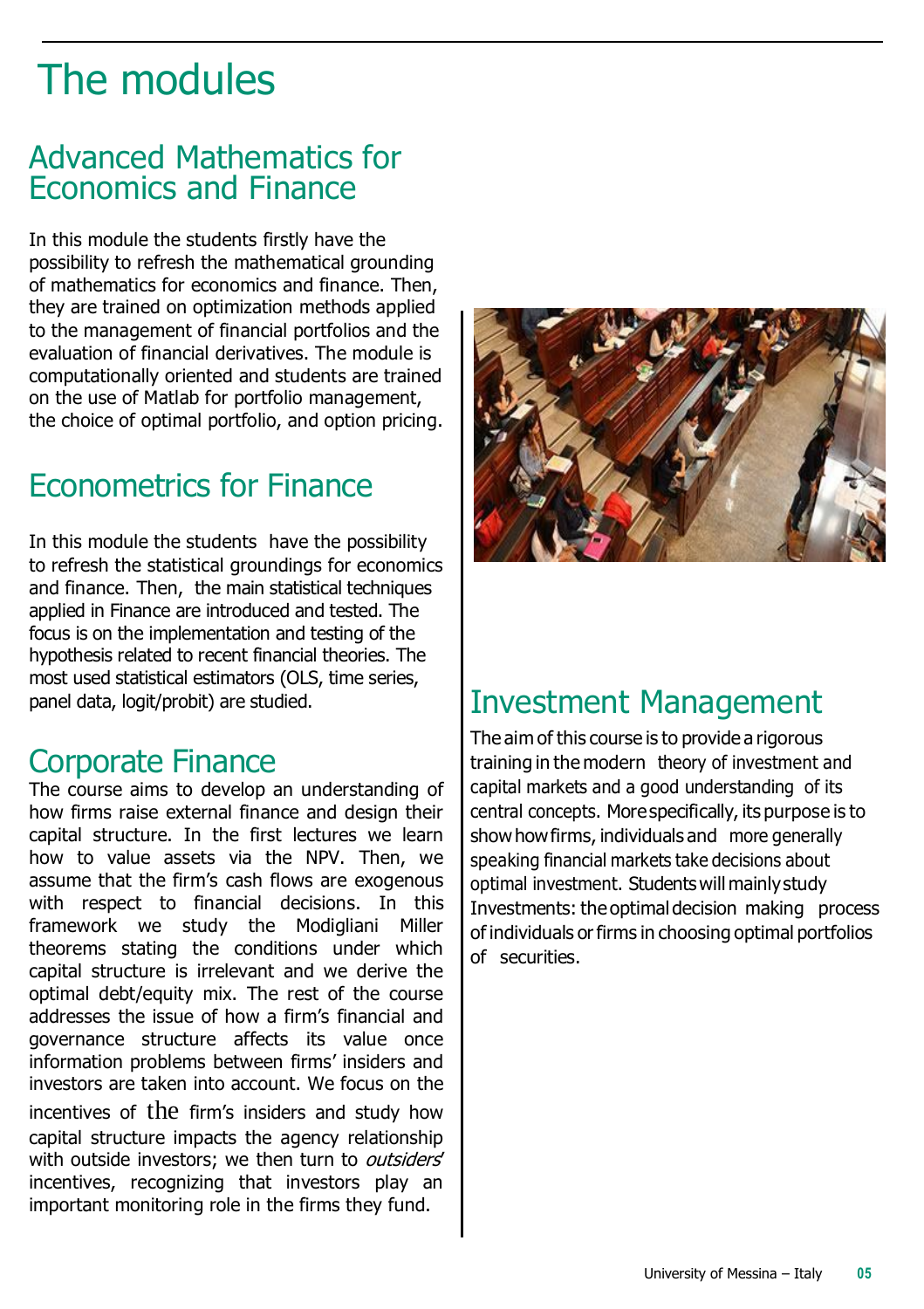## The modules (cont)

#### Applied Financial **Econometrics**

The aim of this course is to provide rigorous training in the application of econometric methodology to finance problems via a through understanding of its central concepts and presentation of examples. More specifically, its purpose is to show how estimate and test hypothesis using alternative frameworks such as Time Series (both stationary and non-stationary), IV, Panel Data and Limited Dependent Variables models. We will use real research examples to study the above different approaches. The course is intended to provide students with a clear understanding about how a research project should be written. Topics will focus on: investment, portfolio construction, bank competition, international finance and corporate finance.

#### Banking Regulation

The course aims at illustrating the discipline of banks and other financial intermediaries, with regard to both public law (financial supervision, crisis management, protection of savings) and private law (financial activities, rules of conduct, corporate governance, etc.). On completing this course, students are expected to know the principles of banking and financial law and to understand the main legal issues concerning the subject matter.

#### **Macrofinance**

the goal of this course is to provide students an in-depth analysis of dynamics in financial markets, via an integrated and formal framework.

On completing this course, students are expected to be able to create optimized portfolios of assets, utilizing acquired knowledge about the concepts of preferences, utility functions and risk aversion; handle the factor risks (such as Fama & French, Momentum) within diversified portfolios; implement models 8i.e. garch9 that forecast asset volatility, Give some benchmark and exploit the active management approach, build-up appropriare asset strategies in orer to generate better performance.

#### Asset and risk management

The aim of this course is to acquaint the students with a range of modern techniques which are an essential part of empirical research for asset modelling and risk management. The course will focus on the range of empirical analyses made possible by each new methodology: OLS models for asset returns, time series analysis, ARCH and GARCH volatility models.

.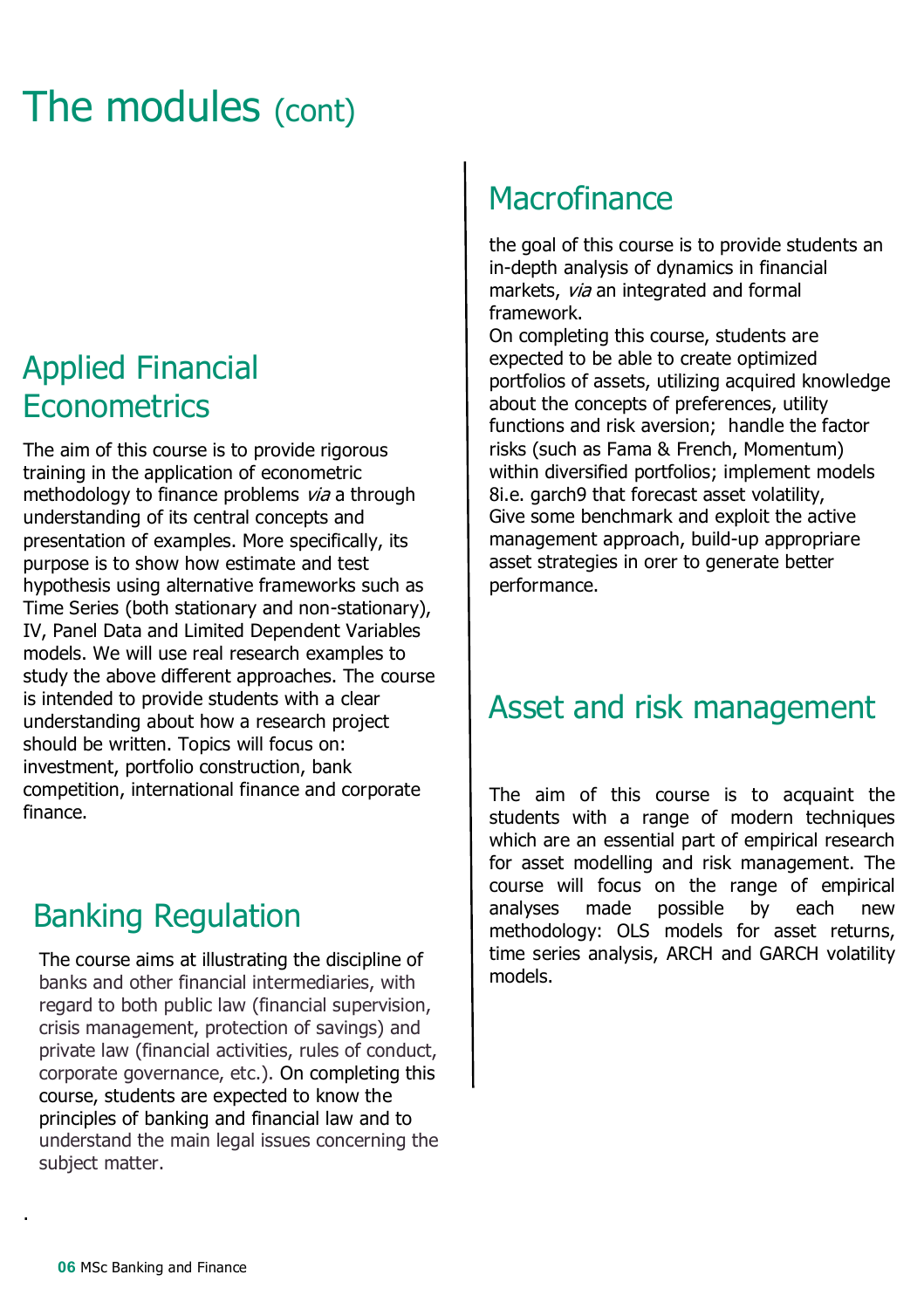## Dissertation and Internship

#### **Dissertation**

Students will prepare their final dissertation under the supervision of a senior member of the academic staff. They can choose their own topic or they can select one of the topic indicated by the Managing Committee of the MSc.

Topics cover several aspects in macrofinance, international finance, asset risk and corporate management such as:

Monetary Policy and Stock Market Volatility;

Test of the Purchasing Power Parity Theory;

Efficient Market Hypothesis;

Asset Volatility;

Pairs Trading;

Investment Management;

**Others** Corporate Finance

#### **Internship**

Center.

Different financial firms and banks have hosted in the past our students to carry out their internship. In this period, they have the opportunity to apply the acquired knowledge to real cases. Internship (100 hours, 4 CFU) is delivered in firms, banks, financial and insurance institutions. During the previous editions the following institutions and firms offered internship: CREDEM, CREACASA, BCC Antonello da Messina, Antonello Servizi, MPS Capital Service, BCC di Cittanova, EURONICS, Sara Assicurazioni, Groupama, Innovabic, Universitary Statistical

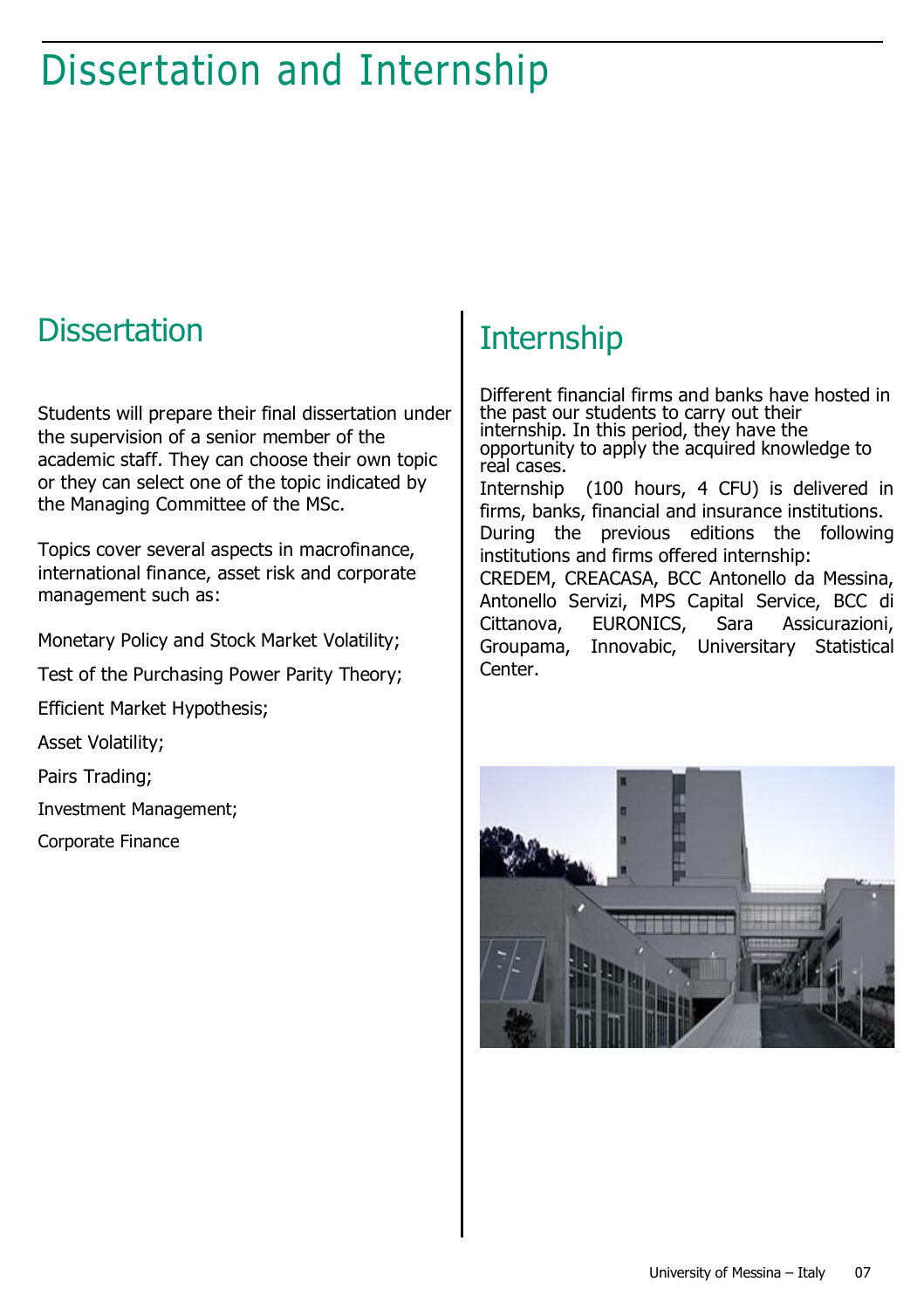## Accommodation and on-line registration

#### Accommodation

The University offers a limited amount of rooms in its residences (the cost is approximately  $180 \in$ per month). Contact the International Cooperation and Foreign Students Unit to check for the availability. The request is not guaranteed.

However, the accommodation office can also helpyou to find private accommodation nearby. To request private housing send an email to:

presidente.esnme@gmail.com and accommodation1.esnme@gmail.com and look at the site http://www.esnmessina.it/accomodation

#### Entry requirements

Students should have been awarded at least a three-years undergraduate degree in any subject.

### On-line registration

Follow the procedure for the on-line registration explained in detail in the attached document.

### Further Information

The Department welcomes informal enquiries about any aspect of its graduate programmes. For further information on the M.Sc. Banking and Finance, please contact the Director of the Programme

Marina Dolfin Department of Engineering, University of Messina Contrada di Dio S.Agata, 98166 Messina email: mdolfin@unime.it Tel +39 (0)90 397 7570 www.marinadolfin.it

nffice **22%** or send an email to the Admin Office (masterebf@unime.it).